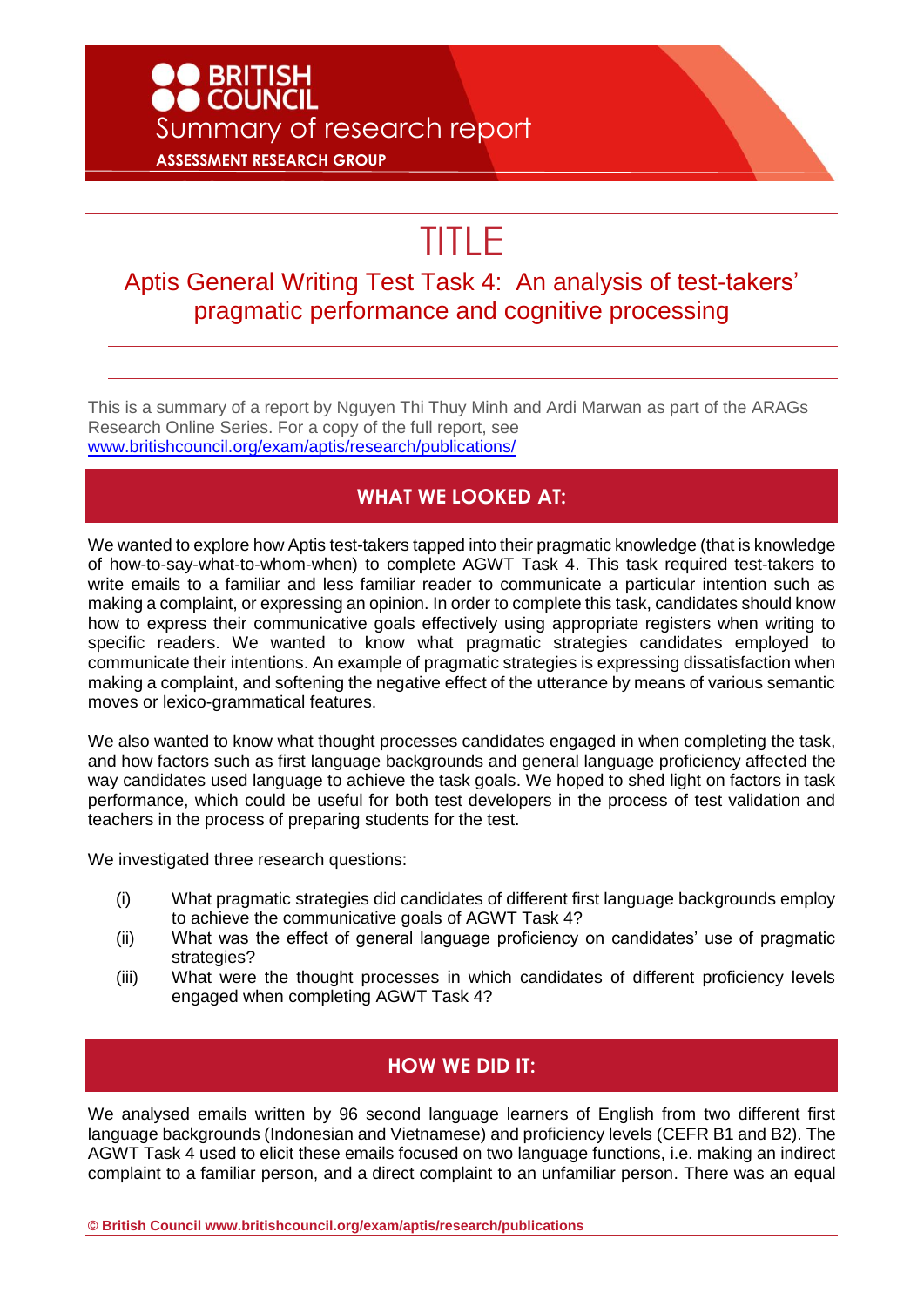# Aptis General Writing Test Task 4: An analysis of test-takers' pragmatic performance and cognitive processing

number of candidates (n= 24) in each of the four groups: Indonesian B1-level, Indonesian B2-level, Vietnamese B1-level, and Vietnamese B2-level.

We also randomly selected 16 candidates (4 from each group) from the above pool to conduct a verbal report task. For this verbal task, a new AGWT Task 4 prompt was used. The new AGWT Task 4 also focused on direct and indirect complaints. Candidates were audio-recorded while saying aloud what they were thinking during the completion of the new writing task.

Our analysis focused on pragmatic strategies employed by the candidates in email writing, and thought processes they underwent while planning, organizing, writing, and revising their emails. Patterns found across language backgrounds and proficiency levels were subsequently submitted to statistical analyses to identify significant differences.

#### **WHAT WE FOUND:**

#### **Research Question 1**

We found no difference in the patterns of use of strategies for expressing communicative intentions between the two first language groups. Both groups seemed to have access to the same range of strategies, suggesting the universality of the strategies and cultural neutrality of the AGWT Task 4 used in our study. Further, the pragmatic strategies employed by both groups were successfully captured by our pre-determined taxonomies developed based on previous empirical research on direct and indirect complaints. This suggests that the AGWT Task 4 used in our study successfully elicited the language functions it intended to measure, thus attesting to the task construct validity.

Our close analysis of the formality degrees of the emails produced by the two groups also demonstrated that although test-takers in both groups experienced little difficulty adopting an appropriate register for their first response, it was less of the case for the second response. Email 2, representing a higher-imposition test item, seemed more challenging for them to handle. This finding is supported by previous research which predicts a higher level of difficulty for this type of test items. That test-takers' performance fit the direction predicted by an external criterion measure appeared to attest to the test's construct validity.

#### **Research Question 2**

First, we found a significant, positive relationship between candidates' AGWT Task 4 scores and their Aptis total scores, indicating a positive effect of general language proficiency on candidates' ability to accomplish the social goals set by AGWT Task 4. In other words, it can be safe to suggest that the AGWT Task 4 used in our study had a sufficiently strong discriminating power to distinguish between lower and higher proficiency test-takers.

Our close analysis of the email data indicated that B1-level candidates were generally capable of consistently using an informal style when addressing a familiar reader (Email 1), but had difficulty choosing an appropriate register when addressing an unfamiliar reader (Email 2). In contrast, B2 level candidates demonstrated an overall ability to use appropriate registers more consistently in both responses. The two groups' performance, therefore, was in line with expectations regarding levels of pragmatic performance identified respectively for their proficiency levels.

In terms of pragmatic strategies, it was found that although the two proficiency groups did not differ in the overall patterns of use, the higher proficiency candidates made significantly greater use of grammatical features such as subjunctive mood to qualify their opinions and statements, particularly